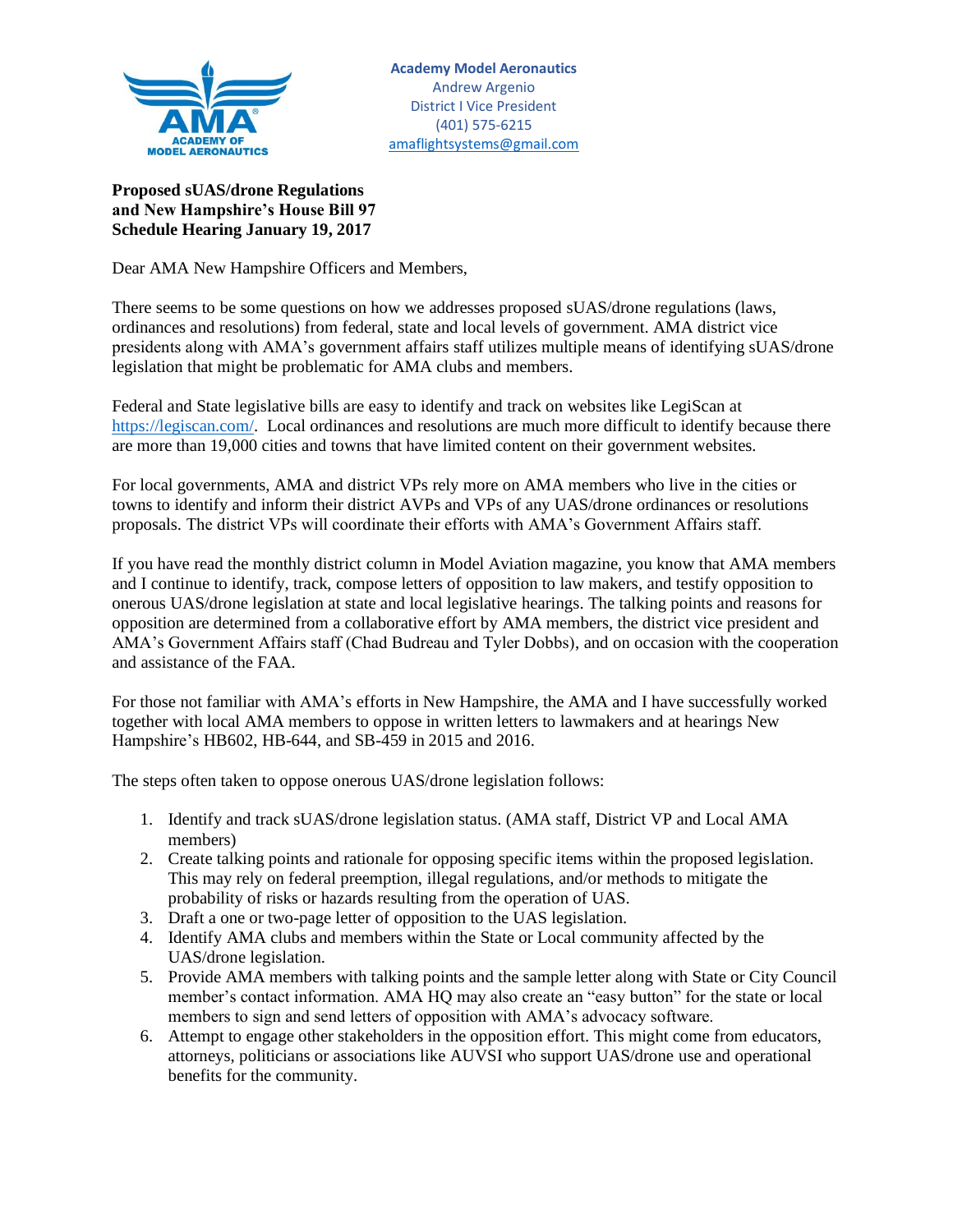- 7. AMA district VP or AVPs should solicit AMA members who would be willing/able to attend any hearings to oppose the legislation by submitting written opposition, showing support by just attending, and/or testifying their opposition. Its advised that only several members testify with each one discussing different reasons for opposition usually for no more than 5 minutes each.
- 8. For legislation that is contradictory to constitutional civil liberties, federal, state or local law, subject to federal preemption etc.; have the AMA seek FAA legal comment or participation from FAA legal counsel or the reginal Boston Flight Standards District Office (FSDO).

During the AMA EXPO West, I had the opportunity to speak with the FAA senior attorney who is the UAS team lead for enforcement policy and outreach. He has offered to connect me with one of his reginal FAA UAS attorneys who may be able to help us with addressing local lawmakers and city attorneys when legislation conflicts with federal regulations. There currently are states and cities within our district that have proposed or passed UAS legislation requiring a remote pilot to register their sUAS with the city and/or operate their UAS within limited altitudes or locations that are inconsistent with sUAS federal law.

## **In terms of the recent New Hampshire proposed legislation the initial comments on the legislation from the AMA Government Affairs staff and I follow:**

## **New Hampshire House Bill 97:**

**Under Definitions-V**: "Drone" means a powered, aerial vehicle, excluding a geosynchronous satellite, that: (a) Does not carry a human operator; (b) Uses aerodynamic forces to provide vehicle lift; Can fly autonomously or be piloted remotely; and (d) May be expendable or recoverable.

Under this definition even a rubber band powered balsa airplane would be regulated.

**Under III (2):** Is not observable by individuals located at ground level in a public place where they have a legal right to be, regardless of whether he or she is observable from the air.

This definition of "reasonable expectation of privacy" could be an issue since it would seem all individuals in a public place at ground level would be observable from other individuals in the same public place except for persons in enclosed lavatories or such.

**Under IV (a):** No person shall: Operate a drone within a horizontal distance of 500 feet or a vertical distance of 400 feet from critical infrastructure without the written consent of the critical infrastructure;

We agree that UAS operations should not occur near critical infrastructures, but governments should use the proper path through the FAA (H.R. 636 section 2209) for determining these critical infrastructures.

**Under VIII**: No person shall operate a drone at a height of less than 250 feet over privately- owned real property unless the person has the consent of its owner.

Congress has vested the FAA with the authority to regulates the airspace, not cities and states.

**Under 422-D:5:** Each owner of a drone shall identify the drone with the owner's name, address and telephone number in permanent ink in a font size not less than 12 picas.

12 picas in an unrealistic size for labeling UAS. **MOST** UAS are not large enough for this request. Also, the FAA clearly states that "no state or local government may impose an additional registration requirement on the operation ofUAS in navigable airspace without first obtaining FAA approval." This